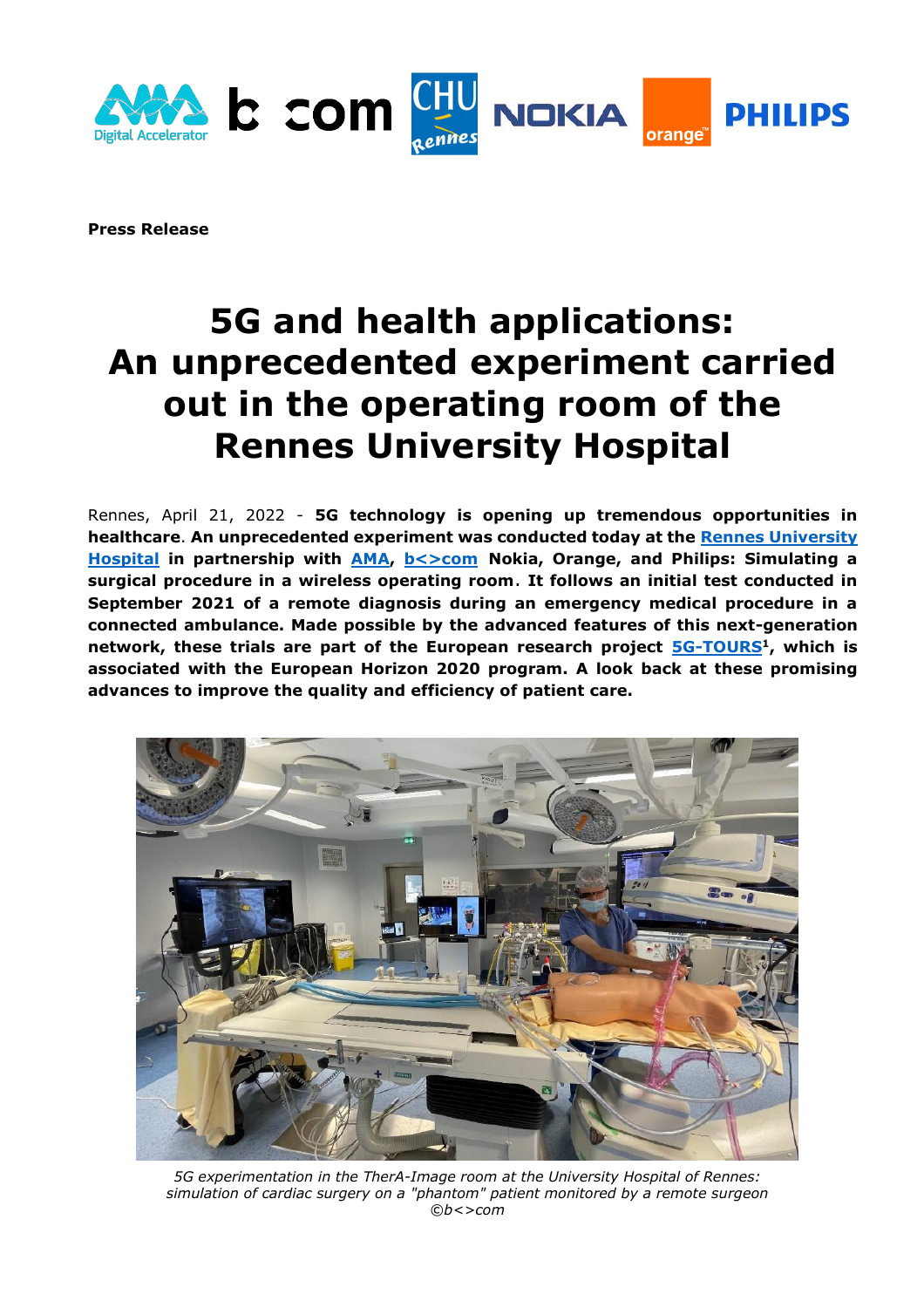

## **The 5G wireless operating room**

The development of minimally invasive techniques in surgery requires the assistance of various imaging devices such as acquisition and visualization equipment. These devices transmit a large amount of data, which when sent wirelessly over current networks restricts their use. The absence of telecommunication cables offers considerable advantages in increasing the efficiency of care for patients and the medical team: Easy reconfiguration of the block for specific operations, and fewer cables to hinder the practitioners' movements and require disinfection between two operations. Research teams are demonstrating how 5G can help improve the conditions for performing these interventions.

**During an experiment carried out this morning in the TherA-Image² room at the Rennes University Hospital, a "ghost" patient<sup>3</sup> underwent a cardiac procedure performed by Erwan Donal (cardiologist) followed remotely from Athens by Dr. Alexandos Stefanidis. This operation was facilitated by the superimposition of ultrasound images and X-rays retransmitted thanks to 5G at 26 GHz through an augmented reality application, thus affording the medical and nursing team more comfort and efficiency during the operation.** 

**The challenge of this experiment is to obtain a perfect synchronization of the images to increase the operational performance of the medical care. Any lag could cause the practitioner's movements to be in the wrong place.** 



*Ultrasound and X-ray signals are merged by the augmented reality application and transmitted over the 5G network ©b<>com*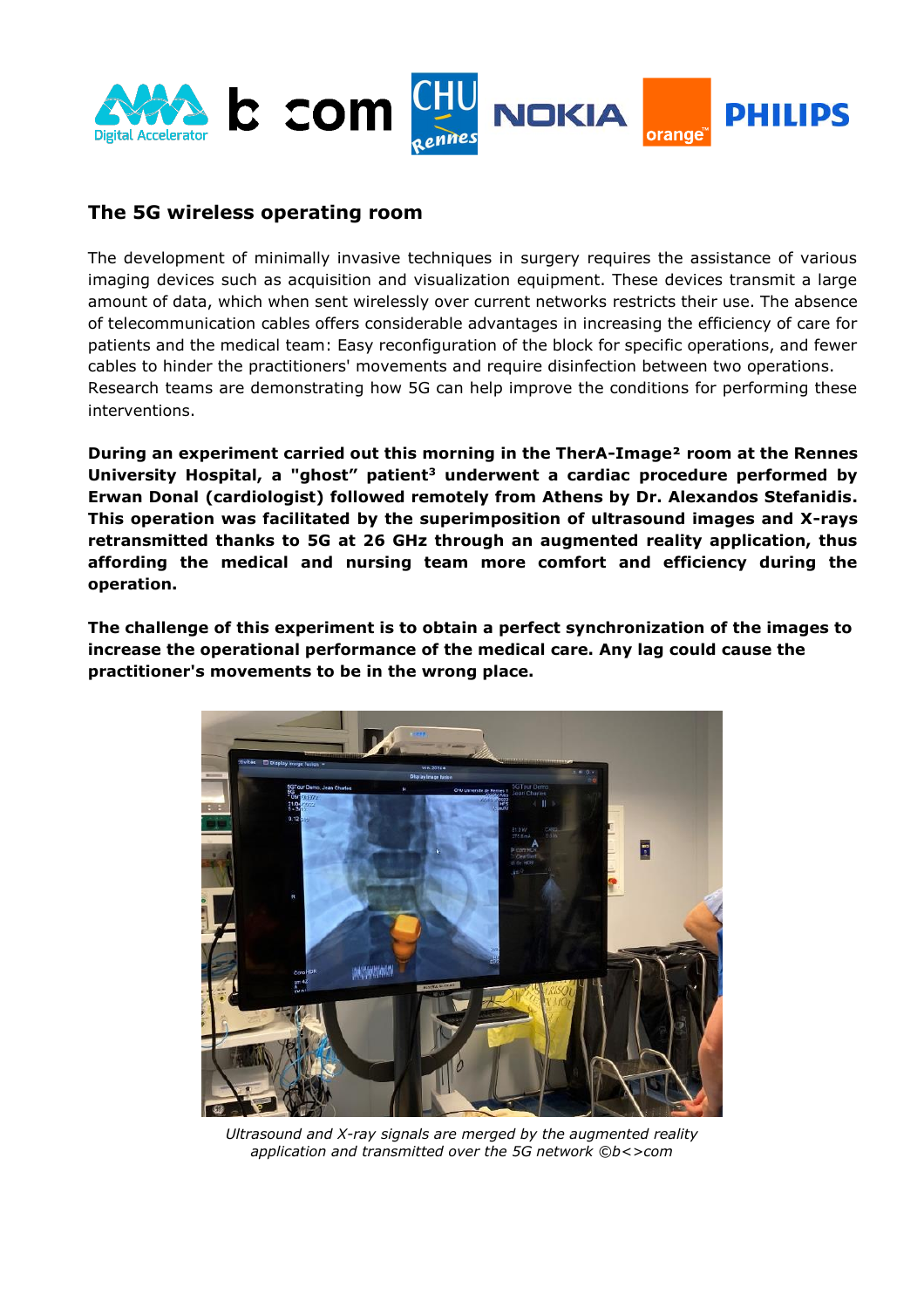

Several wireless video streams, using an experimental 5G network at 26 GHz, were implemented to achieve this result:

- The transmission of a stream from an ultrasound scanner and a fixed HD camera to an augmented reality application and a display screen for the surgeon
- A stream from the server hosting the augmented reality application to the operating room screen
- A final stream from the surgeon's connected glasses to the computer of a remote colleague



*Embedded glasses device allowing cardiologist Erwan Donald to exchange remotely with a colleague ©b<>com*

The success of this 5G-enhanced surgery has encouraged the teams at Rennes University Hospital and its partners to continue their experiments. One of the next technical challenges is to better adapt the various video streams to the capabilities offered by 5G, in order to obtain even better image quality.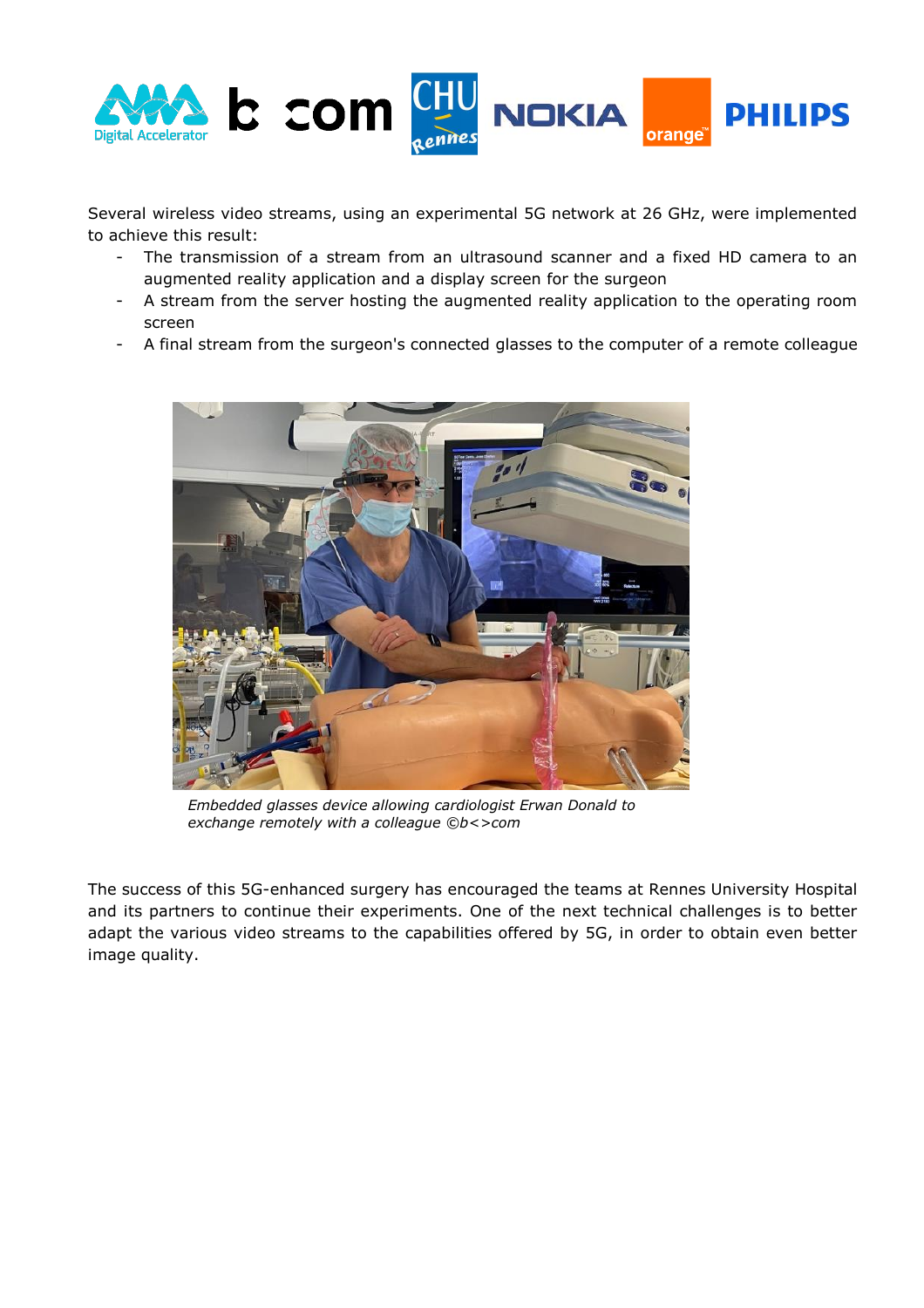

## **Remote expertise in a connected ambulance, tested in September 2021**



*Remote expertise in a connected ambulance ©b<>com*

In order to improve and optimize the management of a patient in a life-threatening emergency outside the hospital, emergency physicians very often need medical advice or even assistance with therapeutic procedures provided by an expert who is not physically present.

Current telecommunication networks do not allow for the rapid transmission of medical imaging data without deteriorating their quality. With very high throughput and low latency, 5G at 26 GHz allows this data to be sent in real time, without loss of quality.

In September 2021, the partners carried out a test in real conditions, a few kilometers from Rennes University Hospital. Emergency physician Tarik Cherfaoui performed a cardiac ultrasound on a "ghost" patient<sup>3</sup> in an ambulance, guided remotely by the Hospital's teams. Dr. Erwan Donal, cardiologist, had images transmitted in real time by the ambulance's ultrasound scanner thanks to the video stream of the connected glasses - developed by the company AMA - with which the emergency doctor is equipped. He was able to guide the emergency physician on the orientation of the probe and help him interpret the results.

This connected duo then forms a single team to provide first aid to the patient as quickly as possible.

**This accurate and ultra-fast diagnosis is a major benefit for patients. It allows hospital teams to precisely qualify the patient's needs even before they enter the hospital. It also allows them to anticipate and optimize their hospitalization process in a consistent manner.**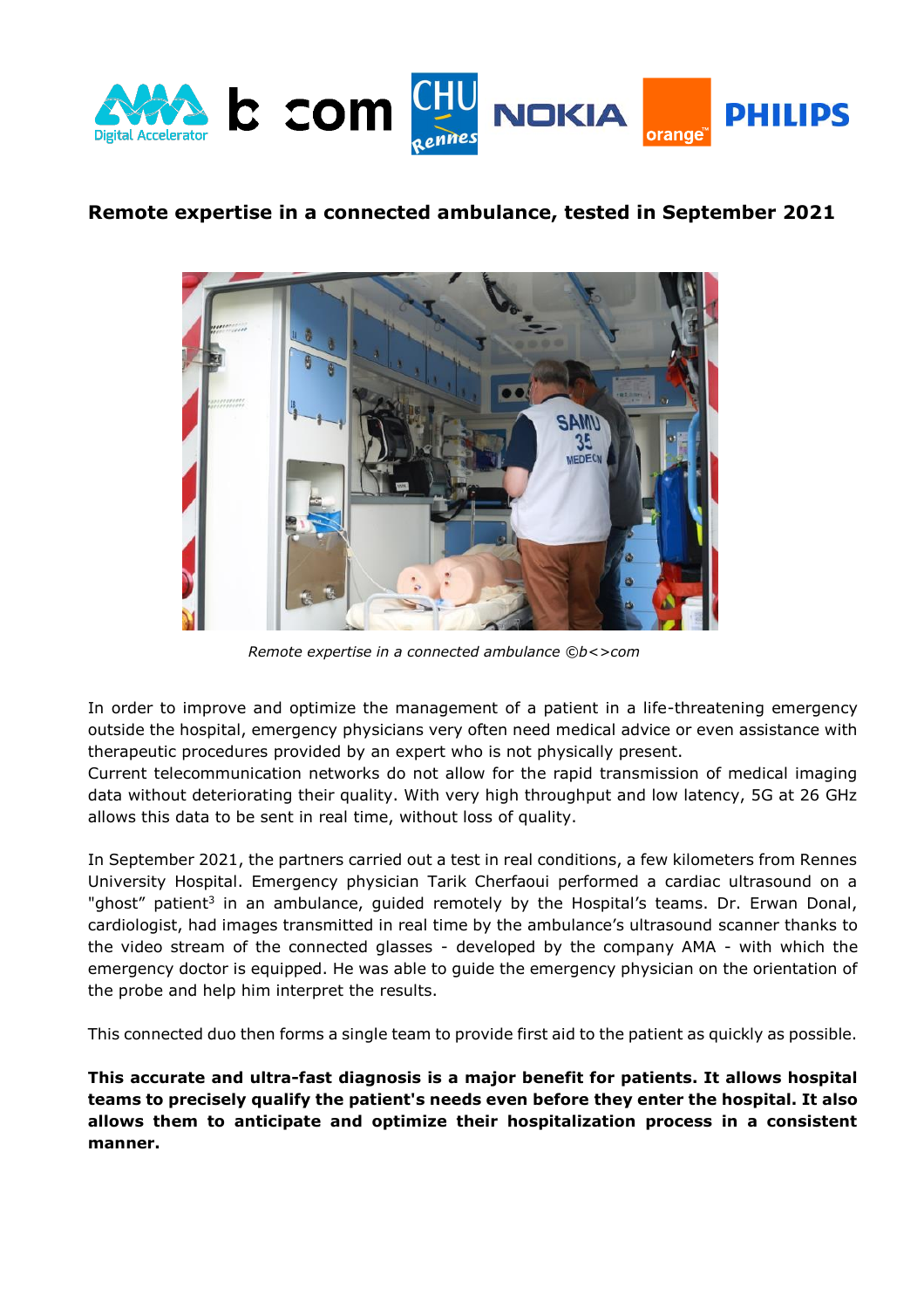

*"The use of XpertEye by emergency services accelerates the understanding of the situation, especially when the visual assessment is critical: Traumatology, neurology, dyspnea, skin rash, etc. For this reason, some thirty agencies, including paramedics and firefighters (SAMU, SDIS and HAD), have already adopted this assisted reality solution. As with most connected innovations, the constraint remains access to a reliable network. 5G will ensure better quality video streams, the ability to stream HD video, and the ability to exchange more and more data faster," said Guillaume Campion, VP Products & Partnerships at AMA.*

*"We have been working on 5G networks and beyond since our inception and as part of these Europe-wide experiments, we brought our 5G private network core solution called \*Dome\*. This first test phase was a success both at the technical level, with the conclusive implementation of a private 5G experimental network on the b<>com campus, and at the application level where medical teams were able to transmit medical images (ultrasound probe and connected glasses) remotely and without loss of quality," explains Mathieu Lagrange, Director of Networks and Security at b<>com.*

*"Medical procedures are becoming increasingly complex and require the use of multiple medical imaging devices. The presence of connecting cables constitutes a risk to the movements of the personnel and their ability to focus on what they're doing. They also prevent equipment from being transferred easily from one room to another. The use of 5G in the OR offers the promise of eliminating these cables while maintaining fast and secure signal transmission,"* says **Professor Erwan Donal, a cardiologist at Rennes University Hospital**.

*"The use of 5G in healthcare will improve access to care and medical expertise throughout the country by providing the means for better healthcare assistance: From health monitoring for prevention and early detection, to the diagnosis and intervention phases in the ambulance in the event of an incident,"* summarizes **Dr. Tarik Cherfaoui, deputy head of the Adult Emergency Services department at Rennes University Hospital**.

*"Nokia teams are very proud to collaborate on this project for which we have set up a private 5G RAN experimental network on the 26 GHz frequency band. This spectrum, which offers unparalleled bandwidth, will allow for a significant increase in 5G throughputs, at levels much higher than those of 3.4-3.8 GHz. This is particularly interesting for medical applications that require the exchange of important data in real time and in a totally reliable way"* said **Olivier Audouin, Director of Research Partnerships, Nokia Bell Labs***.*

*"We are delighted to collaborate in experiments of this scale in the medical field that use 5G to provide concrete answers to the needs of practitioners while improving patient monitoring. 5G will increase the development of applications for all sectors of activity tenfold,"* says **Michaël Trabbia, Chief Technology and Innovation Officer, Orange**.